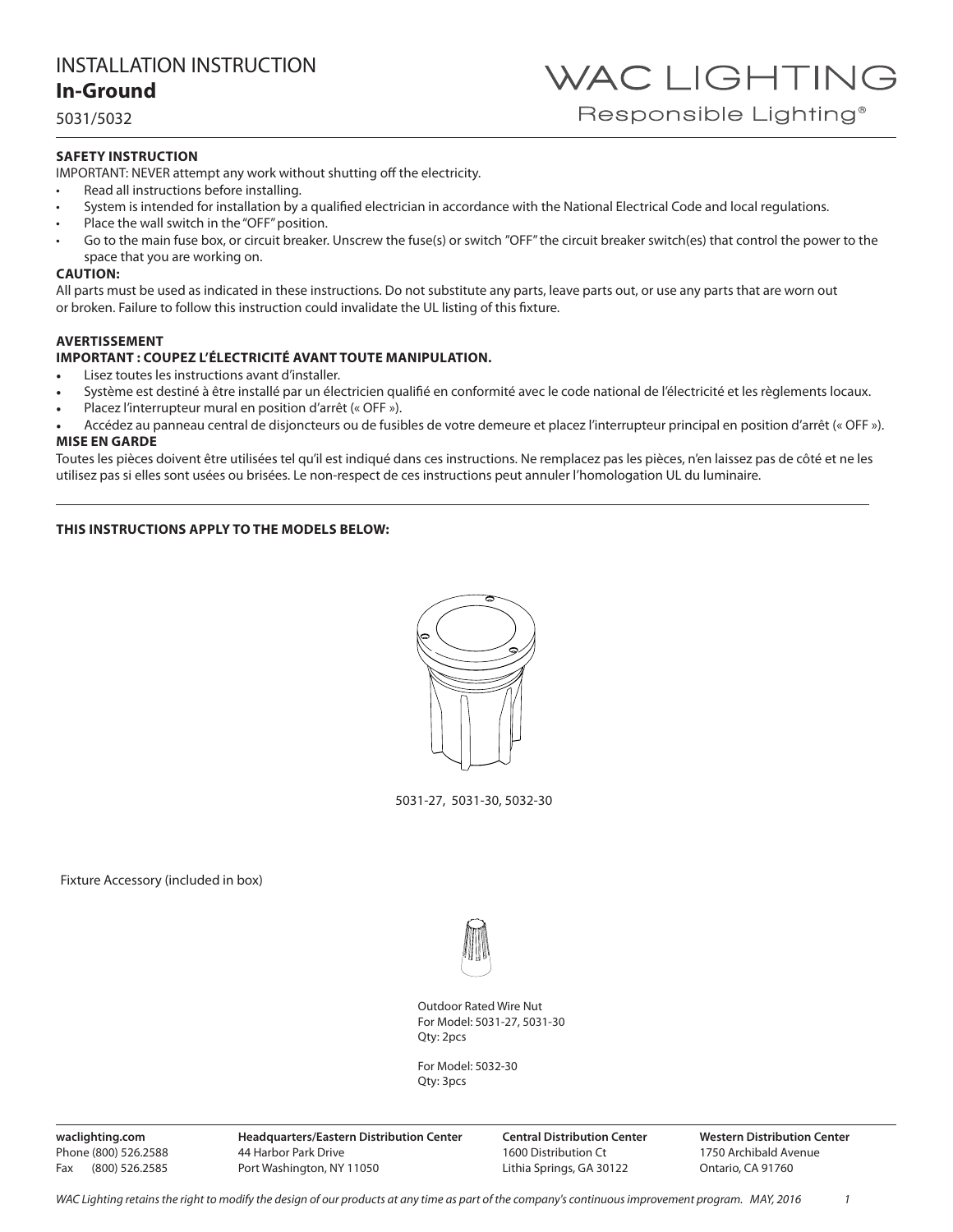### 5031/5032

# WAC LIGHTING

Responsible Lighting<sup>®</sup>

- 1. Turn the main power off.
- 2. Install wiring and conduit (use 1/2" NPT) with Concrete Pour Canister at desired position, plug all un-used holes (Fig. 1) Secure the canister to the bottom of the application ground by using screws.

Note: For proper alignment, make sure the flat edge of the canister is parallel to the wall. (Fig. 2)

- 3. Insert Plastic Cap into Concrete Pour Canister (Fig. 1)
- 4. Pour concrete until it's flushed with the Plastic Cap. (Fig. 3) **Note: NO CONCRETE ENTERS THE BOX. USE SAND OR GRAVEL FOR PROPER DRAINAGE.**
- 5. After concrete has cured, crack concrete and remove Plastic Cap using a corkscrew or similar tool. (Fig. 4)
- 6. Connect fixture leads to box wiring using supplied outdoor rated wire nuts. Make sure all power is off while wiring LED fixture. **Note: For model 5032-30, apply appropriate 120V grounding to the fixture.**
- 7. Apply a smear of plumber's silicone to O-rings. Insert LED fixture into flange with a twisting motion. Make sure the trim is flushed with the top of the poured concrete.
- 8. To match different height requirements, use extenders and cover plates. (Fig. 5)

44 Harbor Park Drive Port Washington, NY 11050



**Fig.5**

1/2" NPT pipe extender (Not Provided)

4" Junction box cover (Not Provided)

**waclighting.com** Phone (800) 526.2588 Fax (800) 526.2585

Lithia Springs, GA 30122

Ontario, CA 91760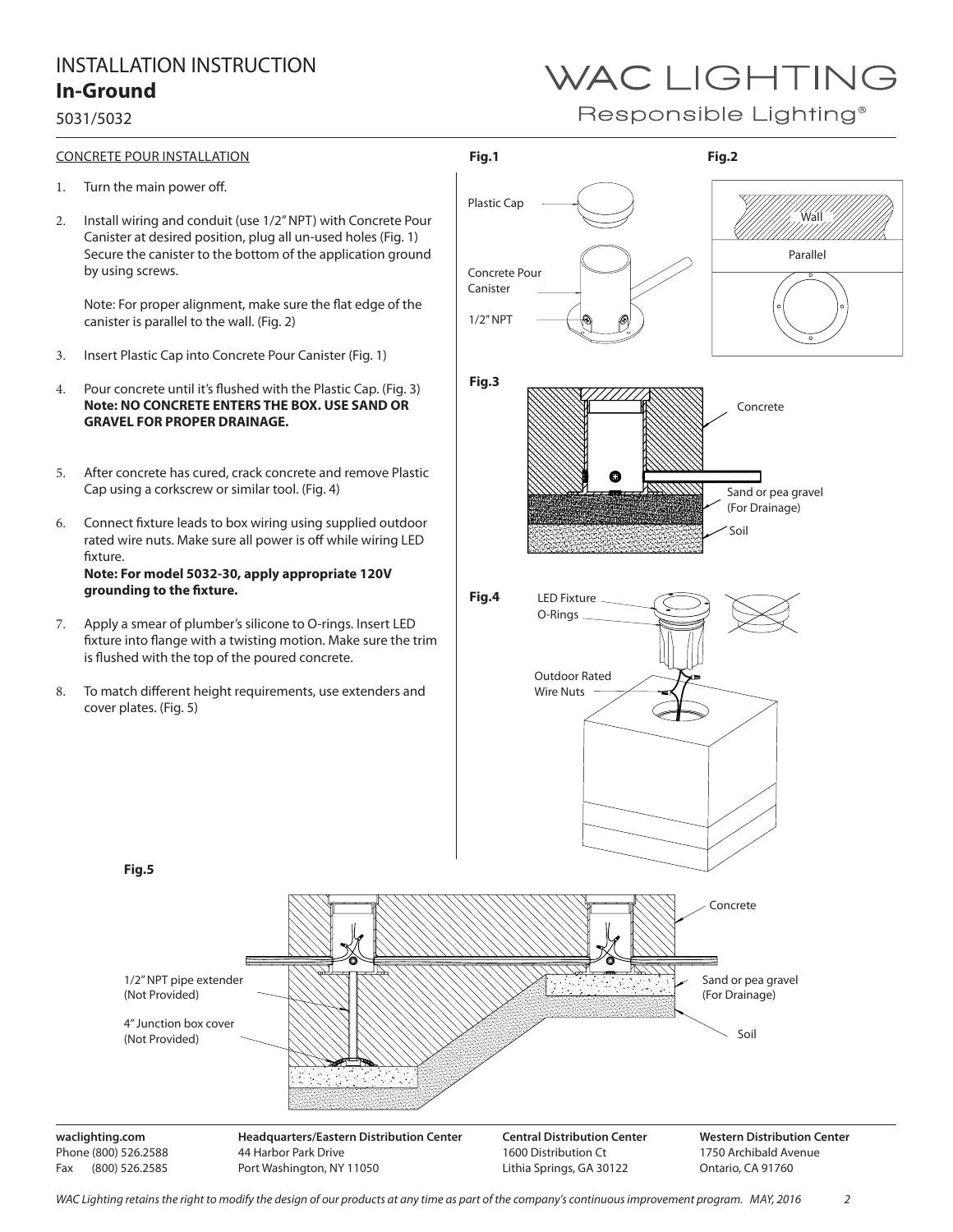### 5031/5032

### SOFTSCAPE INSTALLATION

- 1. Turn the main power off.
- 2. Dig a hole at the point of application. Make sure the hole measures at least 4-5/8 inches in diameter and 10 inches in depth. (**Fig.6**)
- 3. Place a layer of pea gravel (3 inches) at the base of the hole to help with drainage.
- 4. Connect the fixture wires to landscape wires coming from the transformer using the outdoor rated direct burial wire nuts provided. **Note: For model 5032-30, apply appropriate 120V grounding to the fixture.**
- 5. Place the fixture in the hole and repack the soil to hold it in place. Make sure the trim is flush with the ground.

### CUSTOMIZE SETTING

This fixture is equipped with three customizable settings: Dimming Adjustment, Beam Angle Adjustment, and Beam Aiming Adjustment. It can be pre-set into desired settings by taking the light engine assembly out from the fixture housing. (**Fig. 7**)

- 1. Unscrew Face Plate Screws with hex L-key.
- 2. Take out the Face Plate, Gasket, Front Glass and accessory lens (if any).
- 3. Pull the Light Engine out of the Fixture housing.

**Note:** Light Engine can be taken out remotely by disconnecting the Quick Connector. Users can later reconnect it back into the housing after all desired settings are been made.

To ensure IP67 rating of the fixture, use a minimum force of 2.5 N\*M/22 lbsf.in to tighten the screws of the face plate.



**waclighting.com** Phone (800) 526.2588 Fax (800) 526.2585 **Headquarters/Eastern Distribution Center** 44 Harbor Park Drive Port Washington, NY 11050

1600 Distribution Ct Lithia Springs, GA 30122 **Western Distribution Center**  1750 Archibald Avenue Ontario, CA 91760

# WAC LIGHTING

Responsible Lighting<sup>®</sup>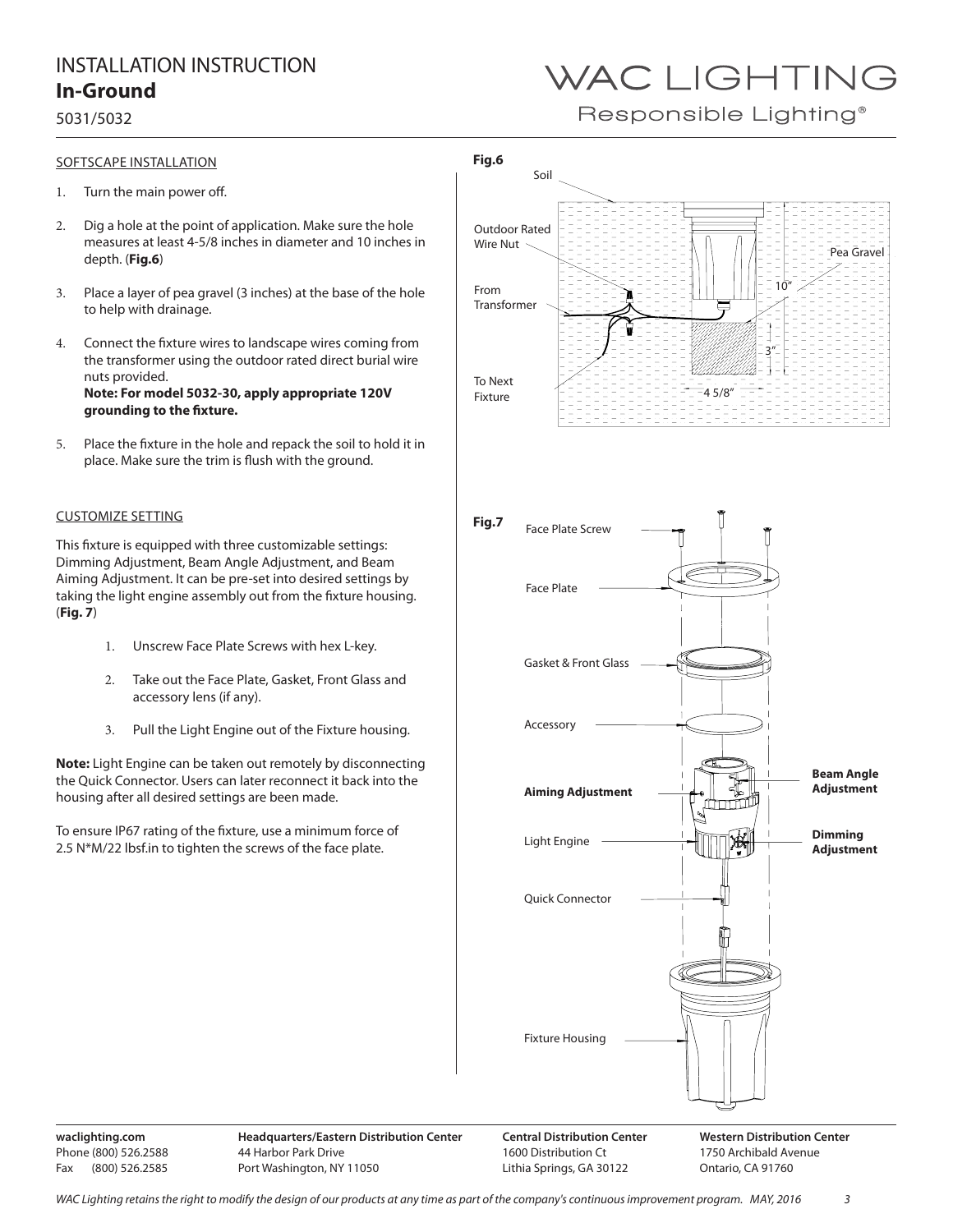### 5031/5032

# WAC LIGHTING

Responsible Lighting<sup>®</sup>



**waclighting.com** Phone (800) 526.2588 Fax (800) 526.2585

**Central Distribution Center** 1600 Distribution Ct Lithia Springs, GA 30122

**Western Distribution Center**  1750 Archibald Avenue Ontario, CA 91760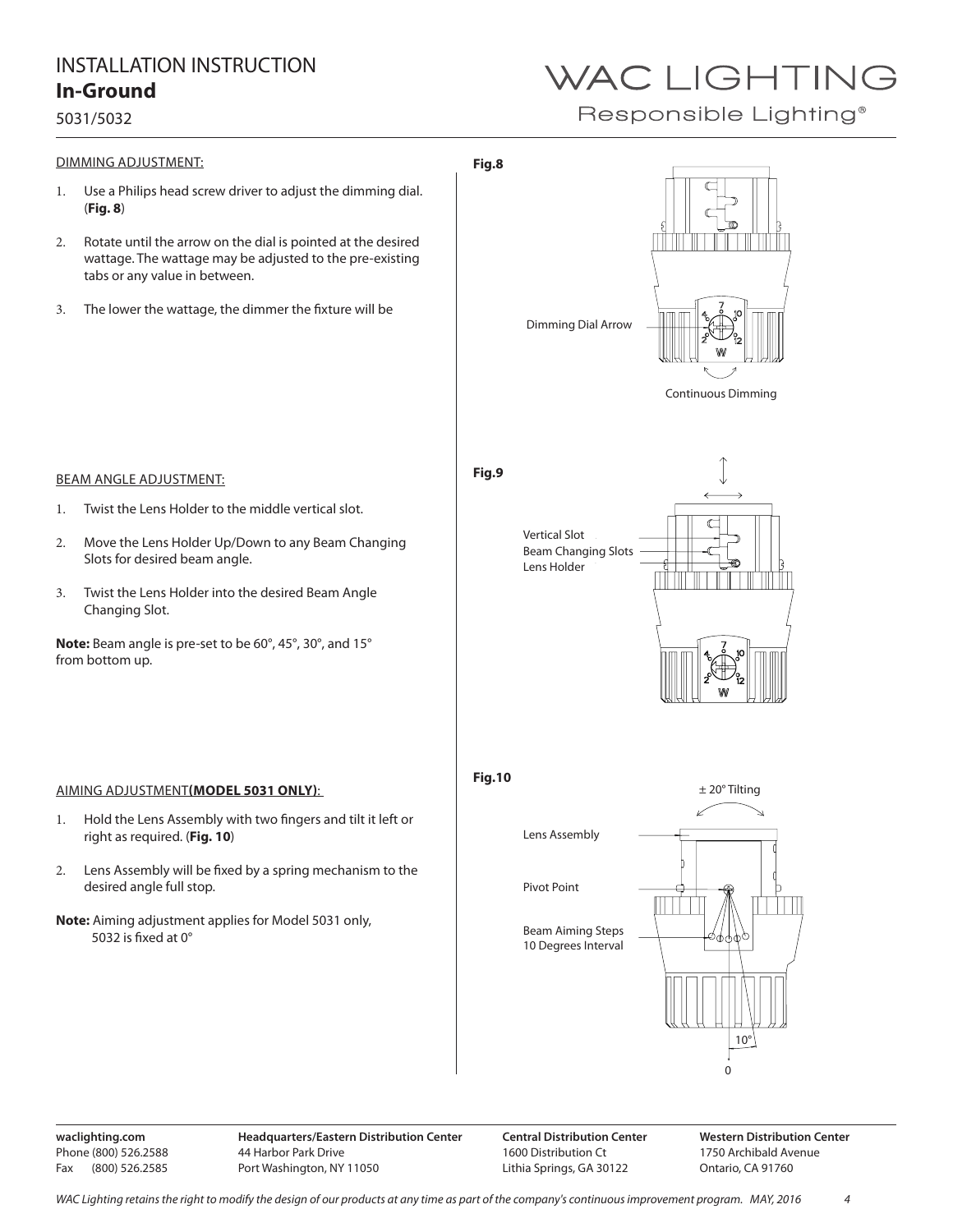### 5031/5032

### ACCESSORIES:

*• Rock Guard* – Protects fixture front glass from large falling objects.

### To Install (**Fig. 11**):

- 1. Unscrew the Face Plate Mounting Screws.
- 2. Put the Rock Guard on top of the fixture face plate, make sure to match up the mounting index arrow on the fixture and rock guard.
- 3. Use the same Face Plate Mounting Screws to mount the Rock Guard onto the fixture.
- *• Color Lens*  Comes in red, blue, green and amber lenses change the light color of the fixture. (**Fig. 12**)
- *• Hex Louver* Uses to reduce the glare of the fixture and control peripheral light.

**Note:** Both Color Lens & Hex Louver are installed in the same place.

#### To Install (**Fig. 12**):

- 1. Unscrew the Face Plate Mounting Screws.
- 2. Take out the Face Plate, Gasket & Front Glass.
- 3. Drop the Color Lens/Hex Louver into the fixture housing.
- 4. Put everything from Step 2 back to the fixture housing and tighten the screws.
- *• Concrete Pour Canister & Cap* used to install fixture in concrete pour applications.

To install (**Fig. 13**): Please visit the previous Concrete Pour Installation instructions.



**waclighting.com** Phone (800) 526.2588 Fax (800) 526.2585 **Headquarters/Eastern Distribution Center** 44 Harbor Park Drive Port Washington, NY 11050

**Central Distribution Center** 1600 Distribution Ct Lithia Springs, GA 30122

**Western Distribution Center**  1750 Archibald Avenue Ontario, CA 91760

# WAC LIGHTING

Responsible Lighting<sup>®</sup>